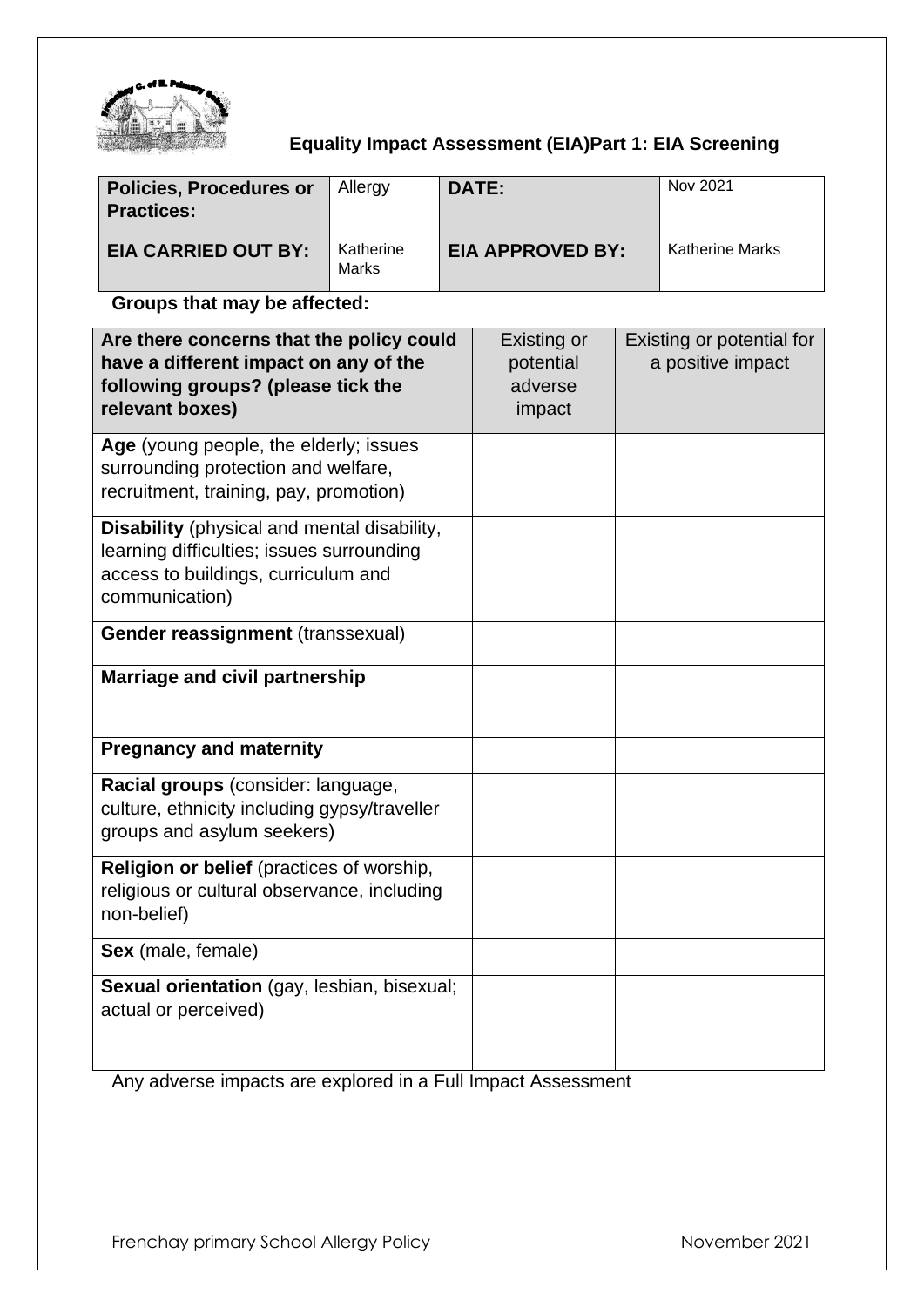# **FRENCHAY C OF E PRIMARY SCHOOL**

# **Believe, Belong, Become**

# *Taken from Hebrews 10:24-25*

## *'And let us consider how we may spur one another on toward love and good deeds'*

#### **Allergies Policy**

**Policy created:** September 2017

**To be reviewed:** November 2023 (review every 2 years)

#### **Adopted by Governors:**

The school is committed to pupil safety and therefore has created this policy to reduce the risk of children having allergy related events while in its care.

#### **Aims**

- To reduce the likelihood of a pupil with a known food allergy displaying a severe reaction to a specific food while in school.
- To foster an understanding of and sense of responsibility for the specific needs of the individual members of the school community.
- To create an awareness of the action to take should someone with a severe food allergy display its symptoms.

On entry to the school parents are required to inform the school of any known food allergies that their child has.

This information is entered on the schools data base from the enrolment form.

Parents of children with an allergy will be given a copy of this policy.

Parents should update this information if an allergy is diagnosed at any stage in their child's education.

Parents will be given a yearly reminder at the end of the academic year to update allergy information and equipment.

Parents must advise the school of the action that should be taken if their child develops the symptoms of an allergic reaction while in school.

All members of staff are given the names of children who have specific food allergies through the confidential information sheets issued at the beginning of each school term.

Photographs of pupils who suffer from severe food allergies are displayed in the staff room, the canteen staff's kitchen, the child's classroom and the dining room. These will include details of action to be taken in the event of a reaction. (With permission of parents following GDPR regulations)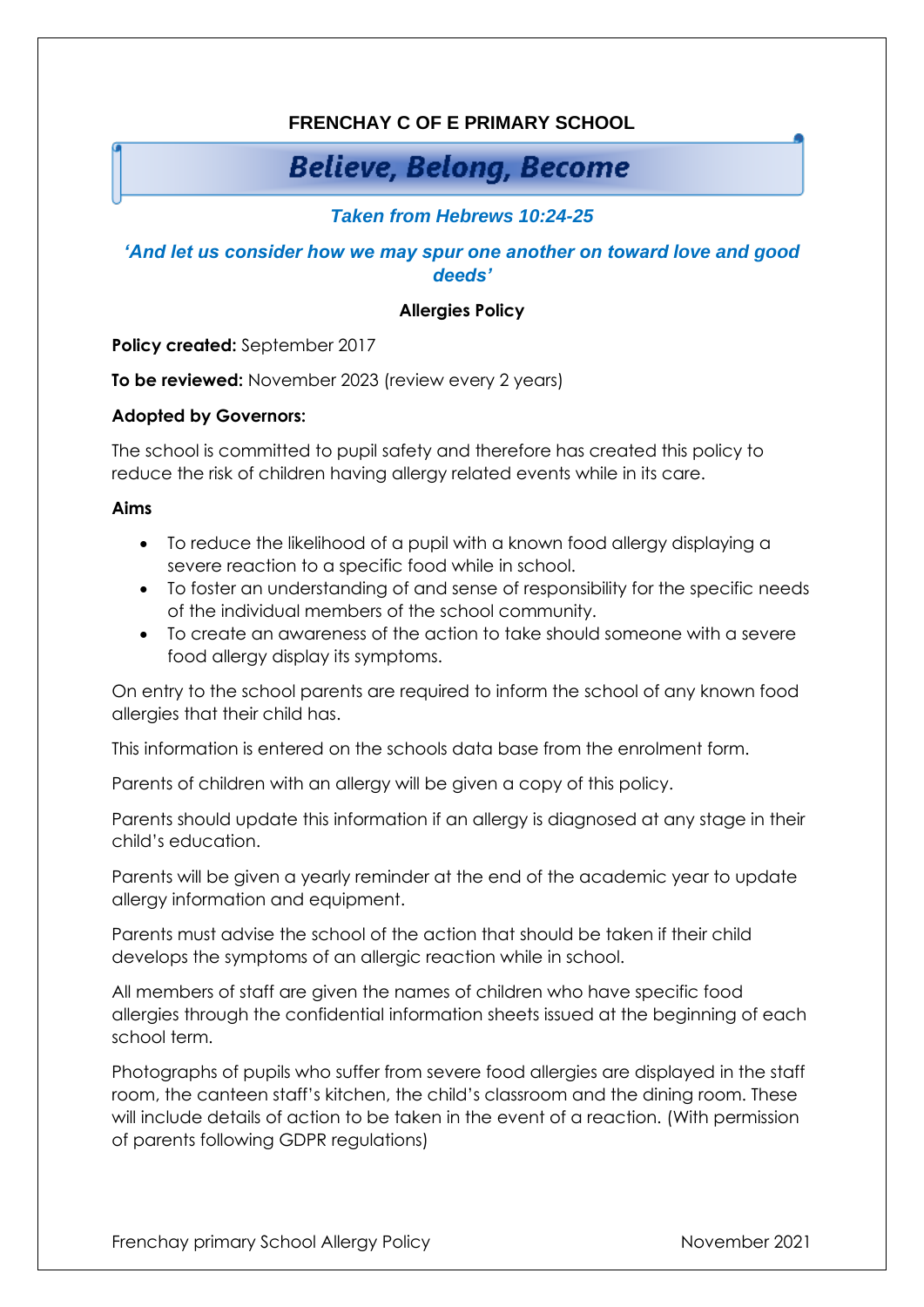The school will provide training to enable staff to recognise the symptoms of an allergic reaction and to respond appropriately.

All staff have been trained in the use of the EPIPEN should a child with a known food allergy go into anaphylaxis.

All parents are advised to ensure that their child does not bring nuts or foods containing nuts into school. Parents should send fruit or vegetable snacks or snacks that are store bought and have an ingredients list on the food label.

#### **Parents' role:**

Parents are responsible for providing, in writing, on-going accurate and current medical information to the school.

Parents are to send a letter confirming and detailing the nature of the allergy; including:

\* The allergen (the substance the child is allergic to)

\* The nature of the allergic reaction (from rash, breathing problems to anaphylactic shock)

\*What to do in case of allergic reaction, including any medication to be used and how it is to be used.

\* Control measures – such as how the child can be prevented from getting into contact with the allergen.

\* If a child has an allergy requiring an Epipen, or the risk assessment deems it necessary, an Individual Health Care Plan (drawn up by medical experts such as the school nurse) must be completed and signed by the parents.

\* It is the responsibility of the Parent to provide the school with up to date medication / equipment clearly labelled in a suitable container with their child's photo on.

\*In the case of life saving medication like EpiPens the child will not be allowed to attend without it.

\* Parents are also required to provide up to date emergency contact information.

\*It is their responsibility to ensure that the contents of food or snacks brought in by the child are safe for the child to consume.

\* Parents should liaise with Staff about appropriateness of snacks and any foodrelated activities (e.g. cooking, birthday celebration food)

\* Wrist bands showing the allergen for those with life threatening allergens can be worn by children if the parents wish.

#### **Staffs' role:**

Staff are responsible for familiarising themselves with the policy and to adhere to health & safety regulations regarding food and drink.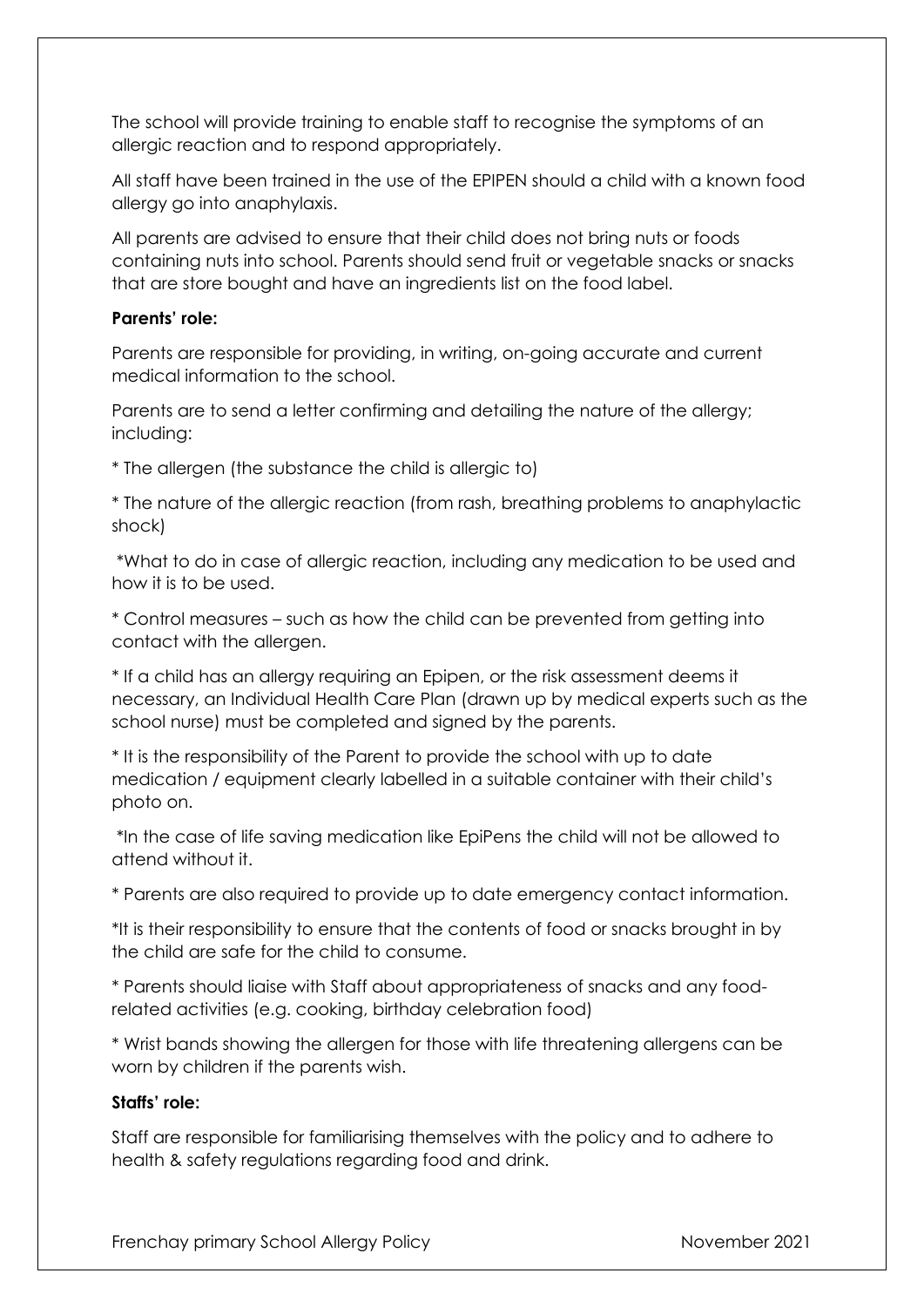\* If a child's Enrolment Form states that they have an allergy requiring an Epipen then an Individual Health Care Plan is needed. It must be in place before the child starts attending sessions.

\*Upon determining that a child attending school has a severe allergy, a team meeting will be set up as soon as possible where all staff concerned attend to update knowledge and awareness of child's needs.

\* All staff including students and supply staff that come into contact with the child will be made aware of the signs and symptoms of allergic reactions (see appendices), what treatment/medication is required by the class teacher or the school office staff and where any medication is stored.

\*Class teachers will discuss allergy information with all children in the class so that they are all aware of their class mates' allergies and the need to be vigilant. When appropriate this will also be a whole school discussion.

\* All staff are to promote hand washing before and after eating.

\* Place mats are used in the dining hall for those with allergens, displaying photos and allergy information for all staff and children to be aware of.

\* Staff cannot guarantee that foods will not contain traces of nuts or other allergens. However, a policy of vigilance is paramount to reduce risk and manage allergens in all forms.

\* All tables are cleaned with an approved solution.

\* Children's hands are cleaned with appropriate wipes on leaving the hall.

\*Children are not permitted to share food.

\* As part of the staff training, Epipen use and storage has been discussed.

\* We may ask the parent for a list of food products and food derivatives the child must not come into contact with.

\* Emergency medication should be easily accessible, especially at times of high risk.

\* Staff should liaise with parents about snacks and any food-related activities e.g. cooking.

\* Spot mats can be used by pupils when sitting in the hall for PE, worship etc. to reduce risk of contamination from the floor.

\* Risk assessment created for the class where the child with allergens works.

\* If instances of alternative provision are required, such as the impact of COVID, a further risk assessment will be made in light of eating food in classrooms. Carpets will be hoovered where necessary and tables and chairs wiped down in cases of extreme allergies. (See Risk assessment in such cases.)

## **Actions**

In the event of a child suffering an allergic reaction: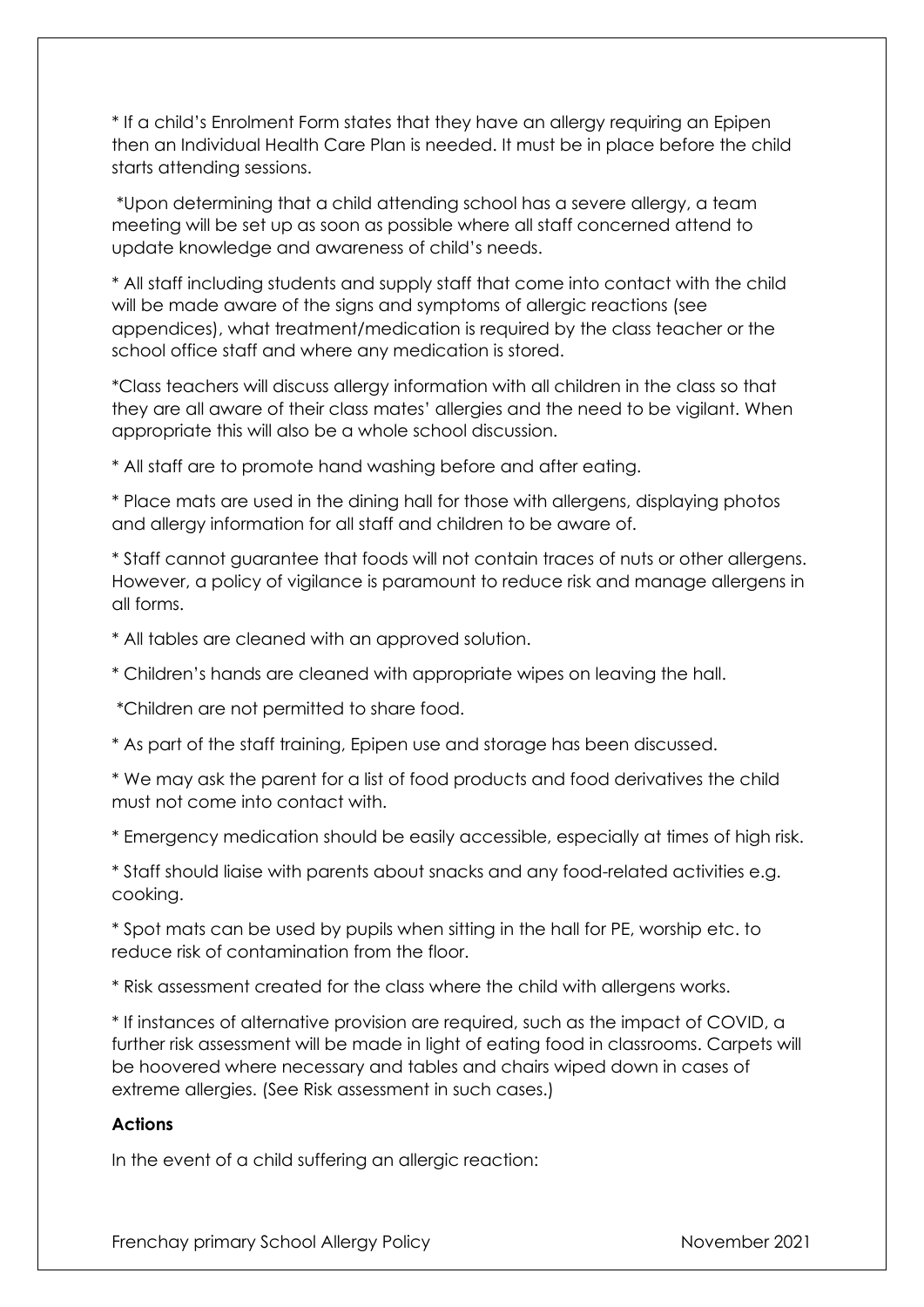\*We will delegate someone to contact the child's parents.

\*If a child becomes distressed or symptoms become more serious telephone 999.

\* Keep calm, make the child feel comfortable and give the child space.

\* If medication is available it will be administered as per training, in conjunction with the administering medications guidelines in the Health & Safety Policy and in line with the child's emergency action plan.

\* If parents have not arrived by the time ambulance arrives, a member of staff will accompany the child to hospital.

#### **Role of other parents**

\* Snacks and lunches brought to the school by other parents should be peanut and nut free.

\* The school will ensure that parents are regularly reminded and will monitor the contents of lunchboxes and snack.

\*Any birthday treats provided for classes by parents should be wrapped; store bought treats and should be nut free. These will be handed out at the end of the day for parents to decide if their child is allowed to eat them.

Katherine Marks

November 2021

To be reviewed after 2 years

Review November 2023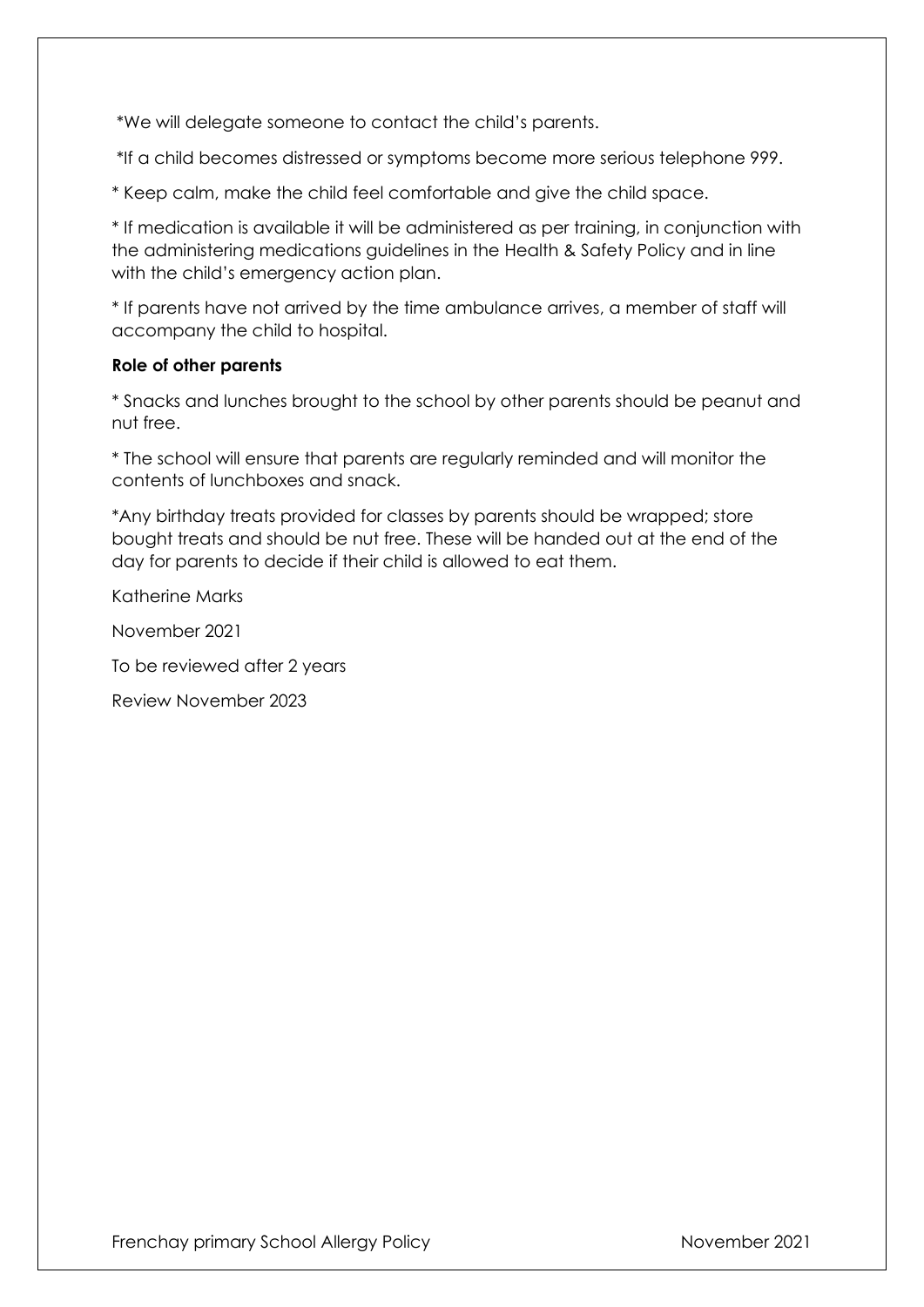## **Appendices**



**Symptoms of anaphylaxis**

Anaphylaxis usually develops suddenly and gets worse very quickly.

The symptoms include:

- feeling lightheaded or faint
- breathing difficulties such as fast, shallow breathing
- wheezing
- a fast heartbeat
- clammy skin
- confusion and anxiety
- collapsing or losing consciousness

There may also be other allergy symptoms, including an itchy, raised rash (hives), feeling or being sick, swelling (angioedema), or stomach pain. Source:- [www.nhs.co.uk](http://www.nhs.co.uk/)



**Frequently Asked Questions from Allergy UK**

**Schools**

## **Q. Do we need a nut free school, or what is the best approach to deal with this issue?**

**A.** A complete nut free school is an artificial environment that would not be the same as the 'real world'. We believe that a 'whole school awareness of Allergy' is a much better approach, as it will make teachers, pupils and all other staff aware of what allergy is, the importance of avoiding the child/young persons triggers, the signs & symptoms, how to deal with allergic reactions and facilitate 'duty of care' procedures to minimise risk.

## **Q. How can a child's school ensure their safety from a severe allergic reaction?**

**A.** Avoidance of the child's allergic trigger is key, but there are rarely any absolute certainties in life so by having allergy awareness, clear policy and procedures that recognise the allergic child and a clear management pathway of what to do if that child has an allergic reaction, risk can be minimised and situations can be promptly dealt with in the most appropriate way.

## **Q. We have to isolate children at lunchtime, due to concerns they will have an allergic reaction to food in the canteen. Is this the best approach?**